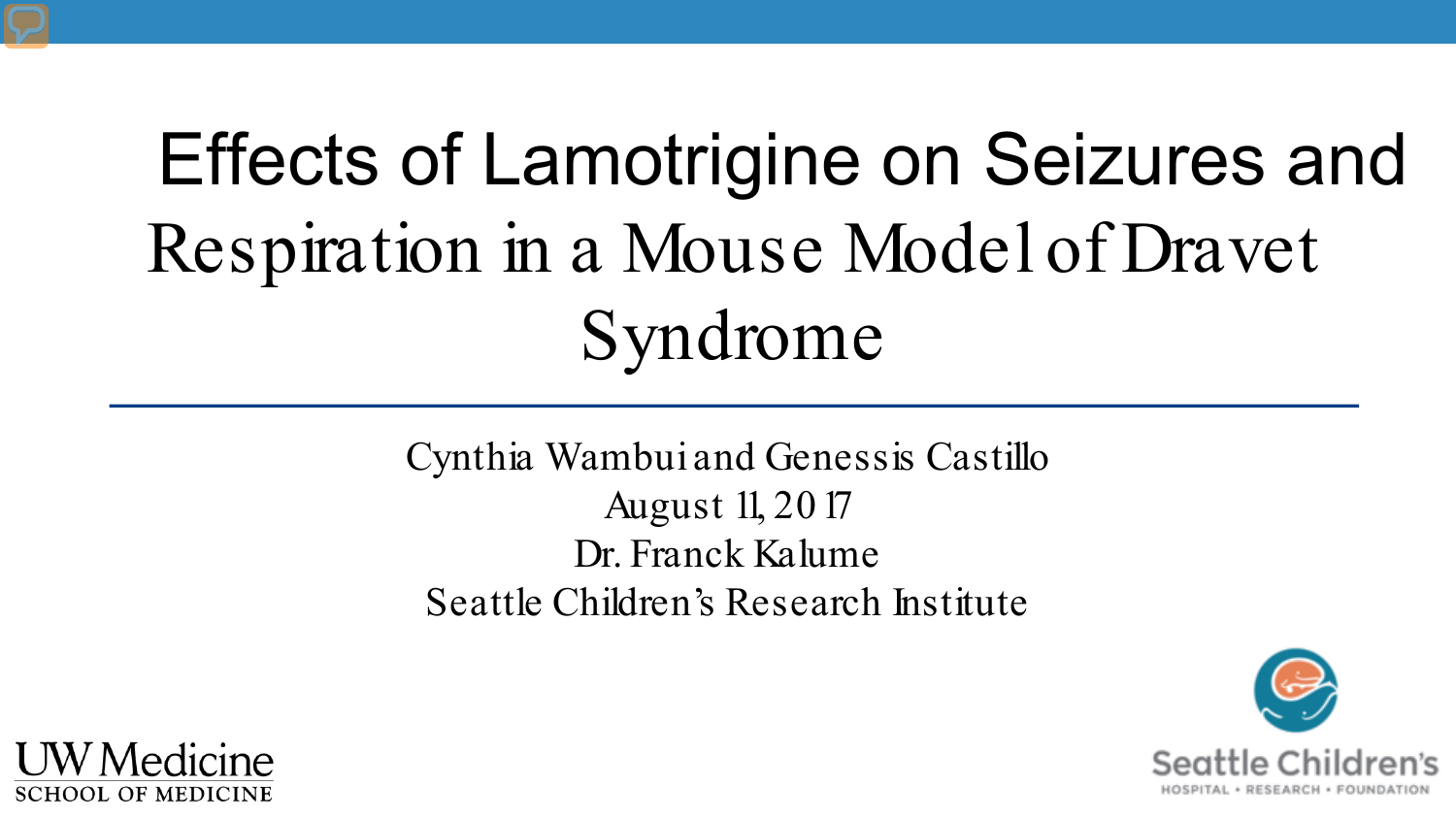## What is Dravet Syndrome (DS)?

- Genetic epilepsy beginning in infancy that continues throughout adulthood.
- Caused by a loss-of-function mutation in the SCN1A gene, creating the incomplete  $Na<sub>V</sub>11$  sodium channel.
- Affects the excitement of GABAergic interneurons in the brain.
- Symptoms begin as early as one year of birth and the lifelong consequences include severe seizures, ataxia, cognitive impairment, and risk of sudden death (SUDEP).

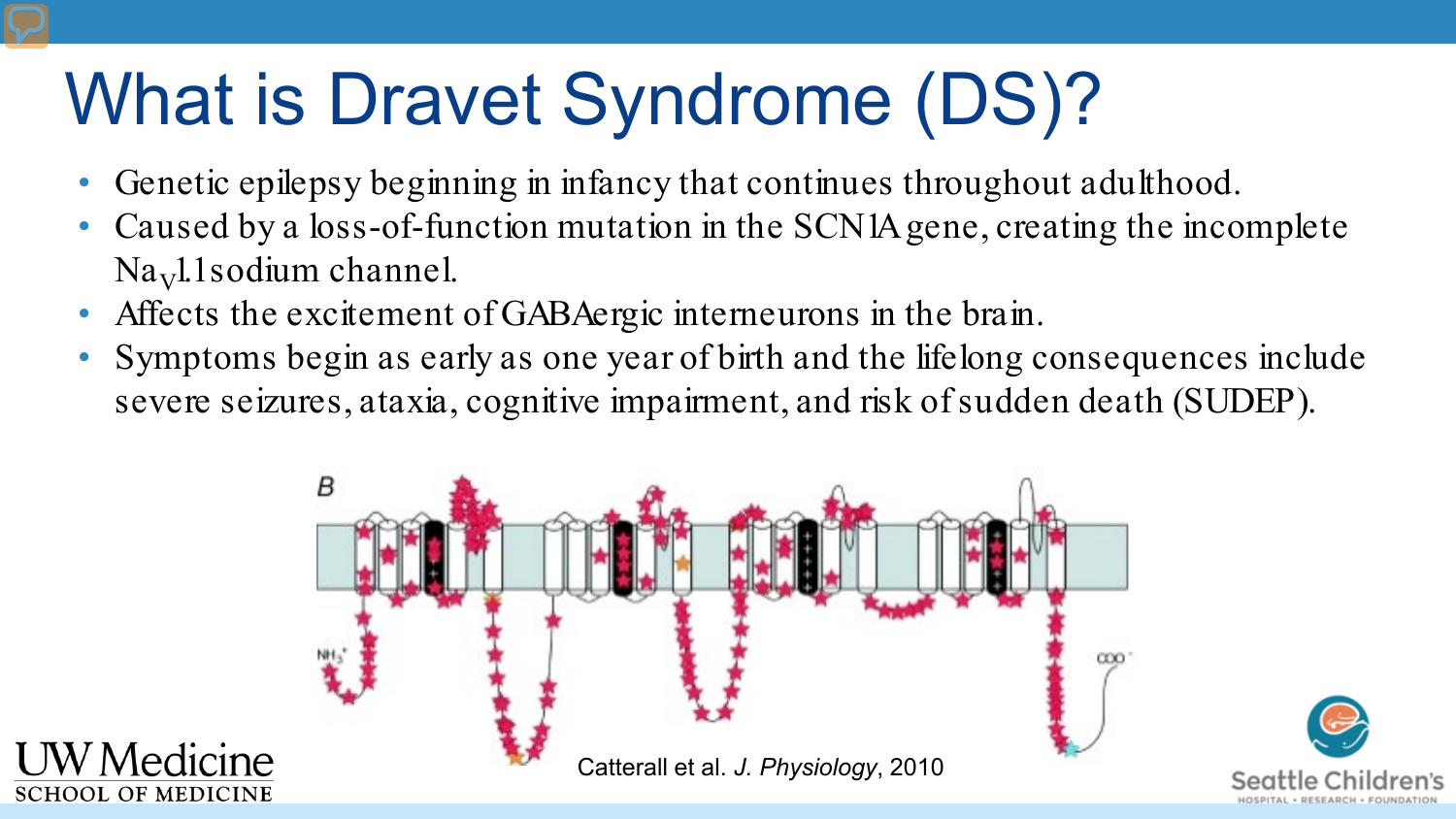## Mouse Model of Dravet Syndrome

- •Generated by deleting the last coding exon of the SCN1A gene. •Genotyping
- •The heterozygous Scn1amice experience symptoms of Dravet Syndrome early on.
	- •Seizure
	- •Ataxia
	- •Also, SUDEP



Benarroch, *Neurology*, 2007

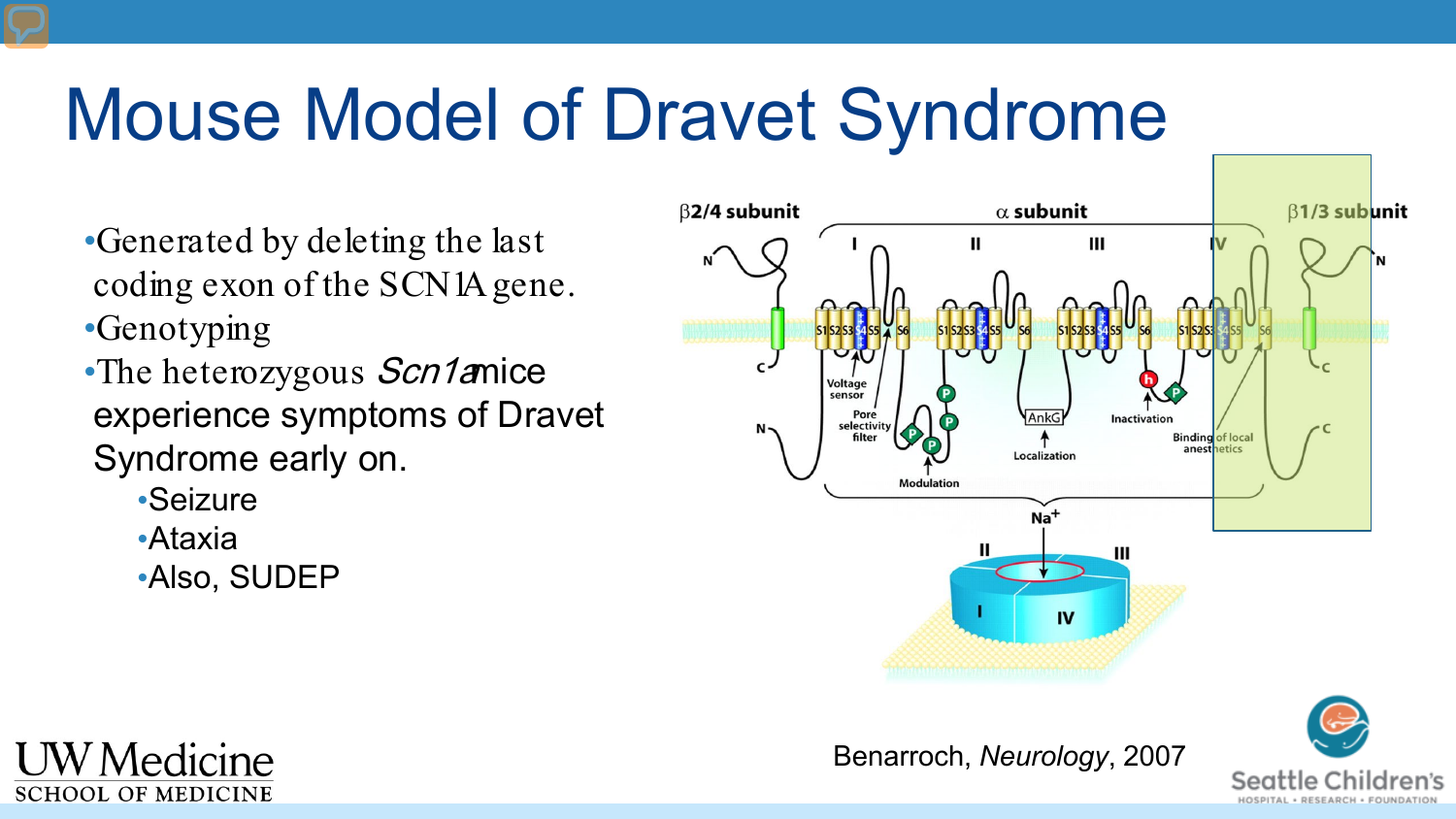## Lamotrigine (LTG)

- LTG is a well established anti-epileptic drug.<br>• Often used in patients with severe epilepsy,
	- especially those with both focal and generalized onset seizures
	- It mainly acts through blocking sodium channels
- DS patients carry a loss of function mutation in the sodium channel gene
	- Some investigators have postulated that having the pharmacological blockade of  $\text{Na}_{\text{V}}$  channels on top of genetic lesion of  $Na<sub>V</sub>$  channels in DS is what lead to exacerbation of epilepsy symptoms in DS
	- This hypothesis has never been tested

V Medicine

**SCHOOL OF MEDICINE** 

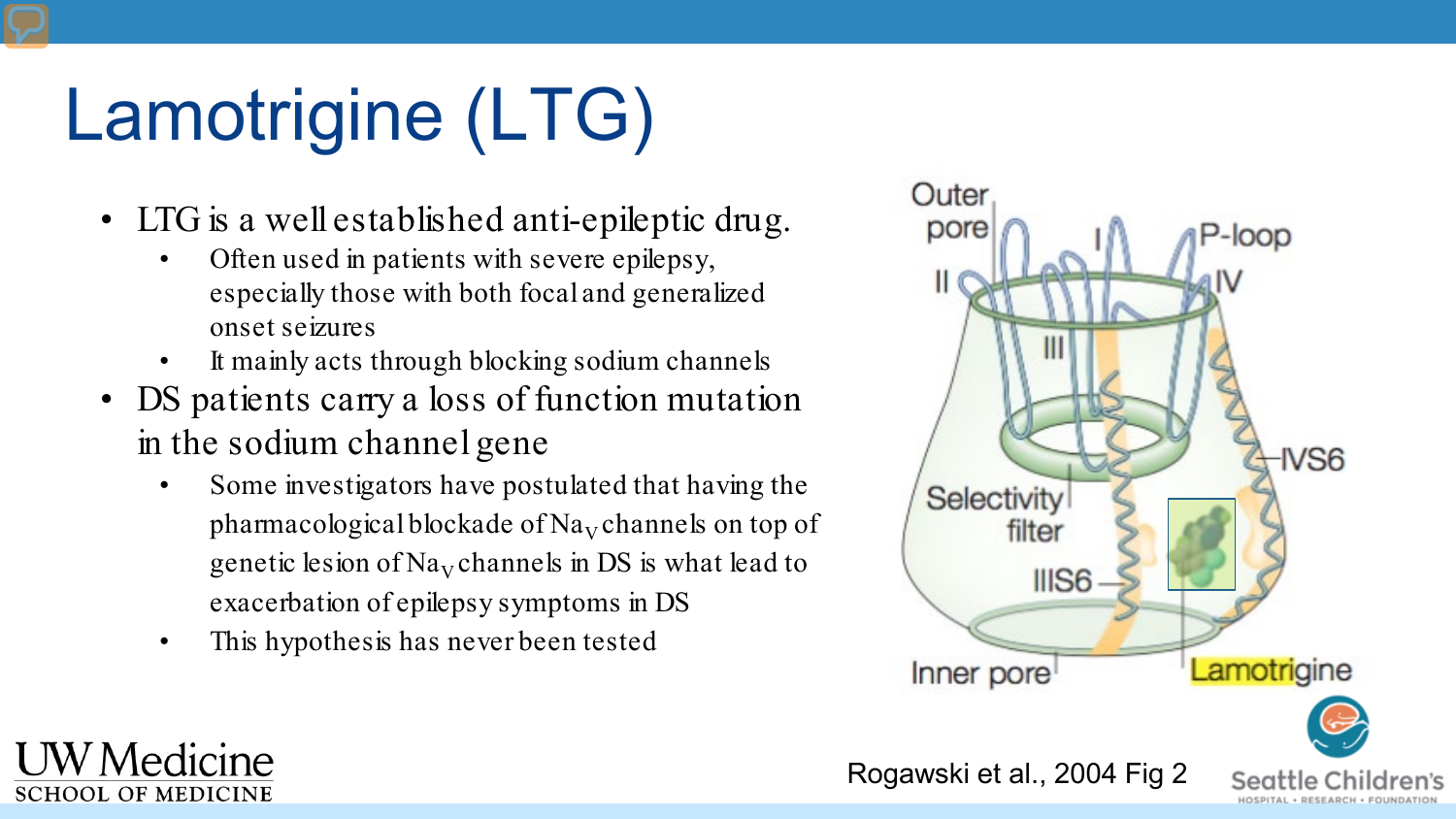## SUDEP and LTG

- Sudden Unexpected Death in Epilepsy is a devastating outcome of epilepsy
- Previous studies have determined SUDEP to be associated with an abnormal cardiac activity and respiration
- Clinical observations have reported that LTG aggravates epilepsy symptoms in DS patients
- In addition, recent studies indicated that LTG may constitute a risk factor for SUDEP
- The mechanism of the adverse effects of LTG is not completely understood.



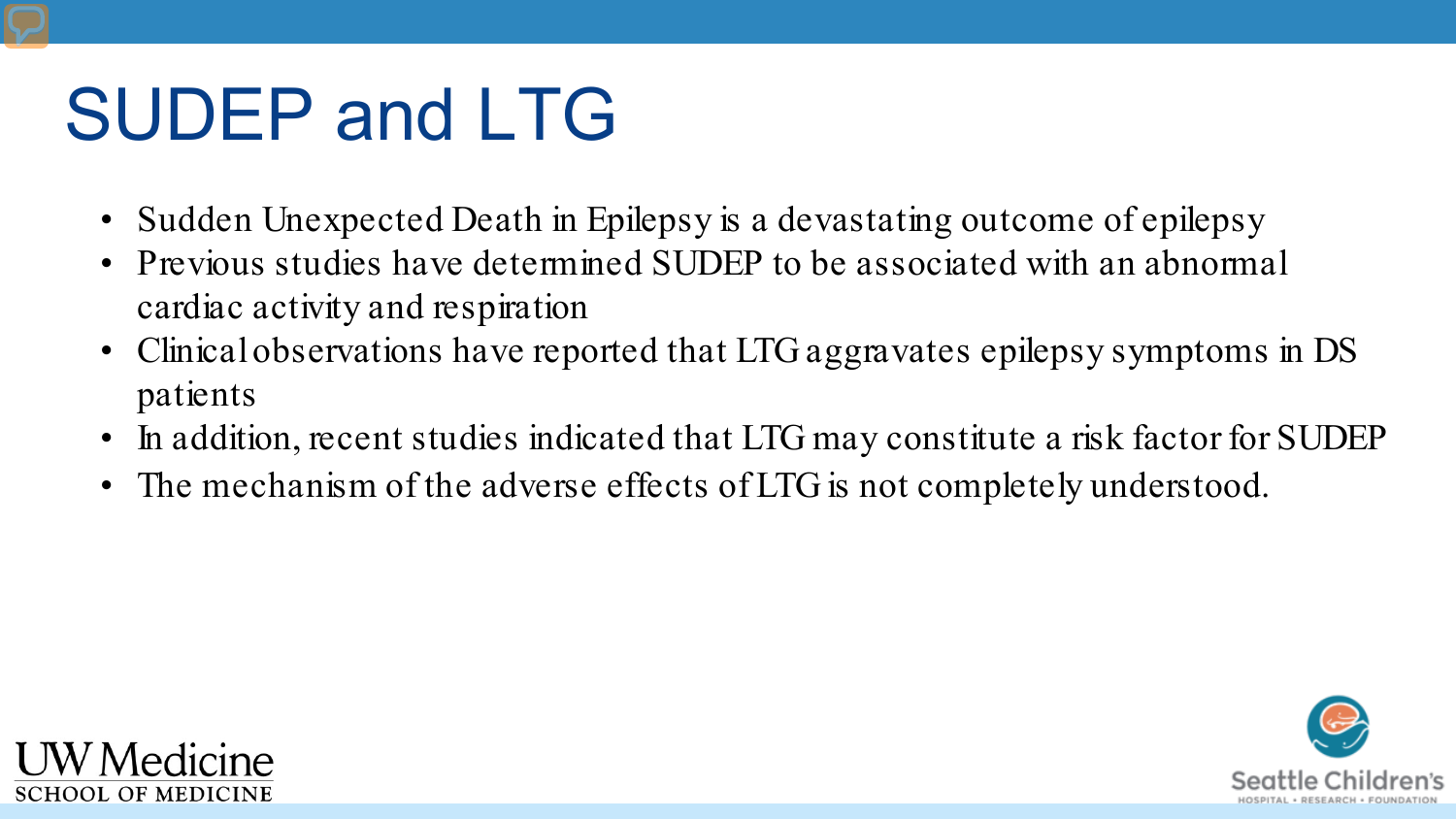## Aims:

- Investigate:
	- 1) Does Lamotrigine exacerbate the seizure phenotype in Dravet Syndrome mice?
	- 2) Does Lamotrigine increase risk for Sudden Death in Dravet Syndrome mice?
- Hypothesis: The presence of the *Scn1a*mutation confers an increased risk to Lamotrigine-lated exaggeration of seizures and SUDEP phenotypes in Dravet Syndrome mice.



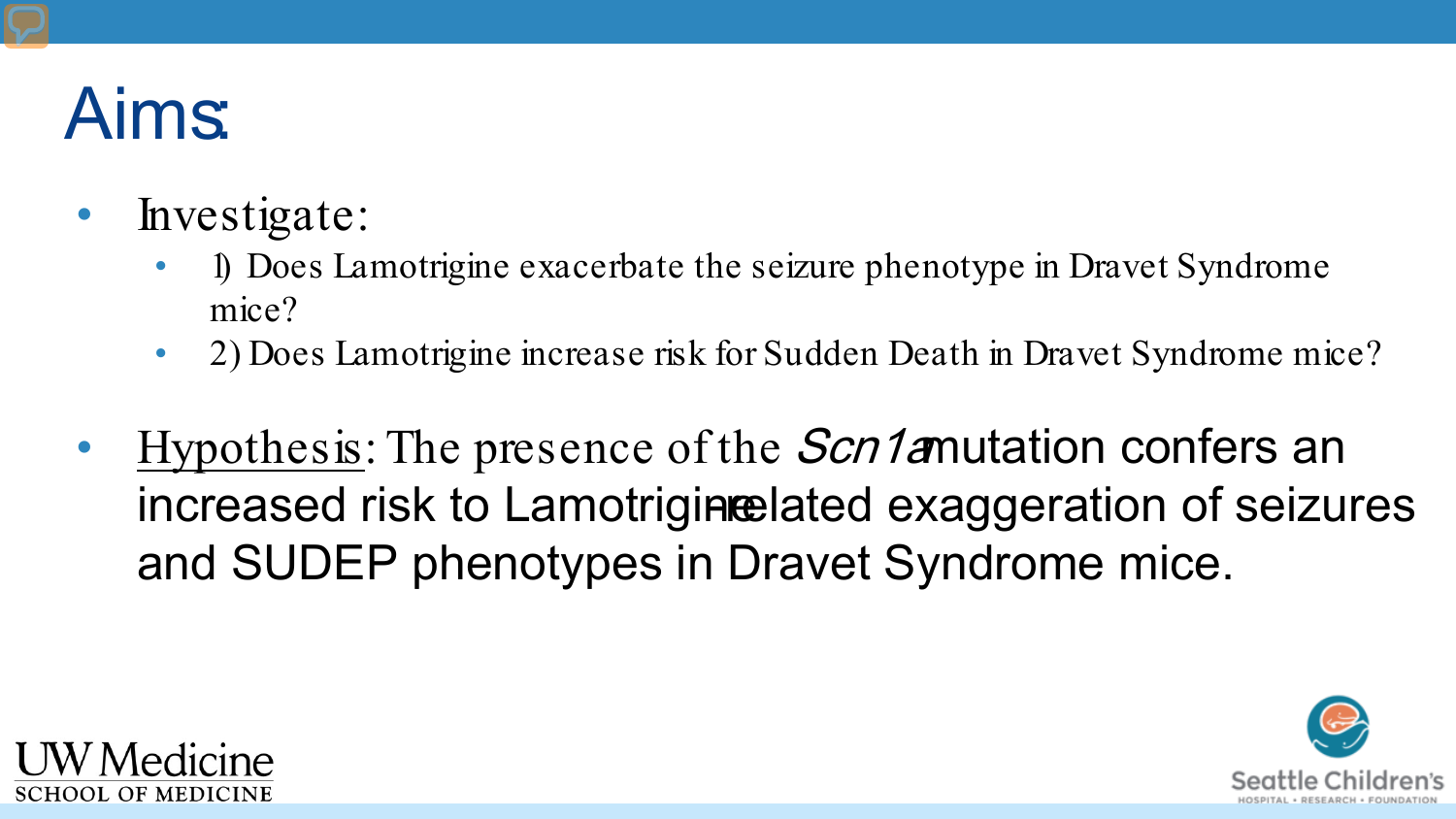## Experimental Methods

- Conduct behavioral assay to test the susceptibility of the mouse model to Lamotrigine.
	- •Tested mice at 20mg/kg dose of Lamotrigine and observe for myoclonic seizures for 30 minutes. •Tested mice at 40mg/kg dose of Lamotrigine, similar procedure as above.
	- •Conducted plethysmography experiment for 30 minutes, while observing for myoclonic seizures.

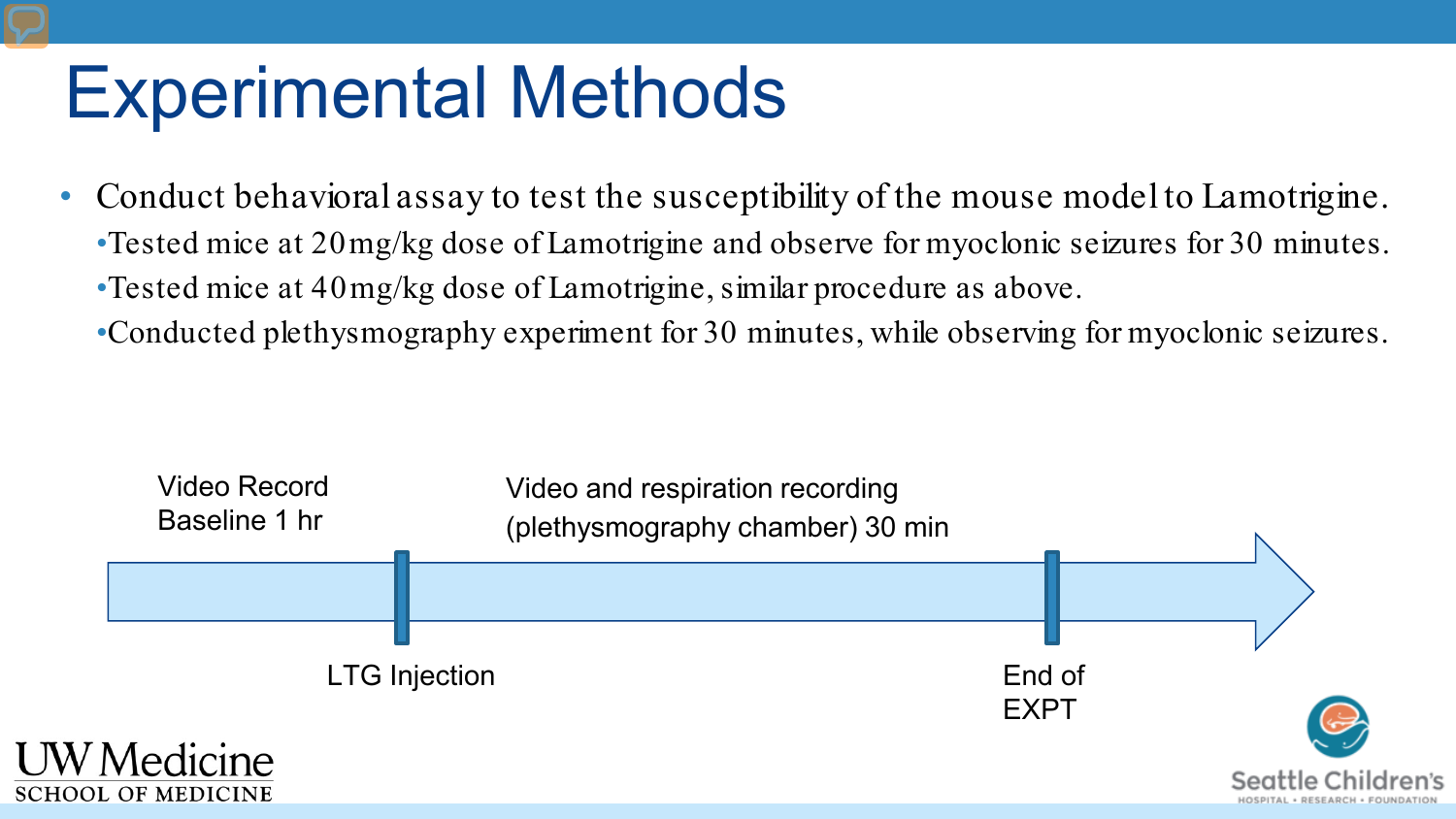# Results: Effect of different doses of LTG on

### myoclonic seizures



**SCHOOL OF MEDICINE** 

- $\cdot$  LTG20
	- WT mice  $(n=3)$
	- HET mice  $(n=3)$

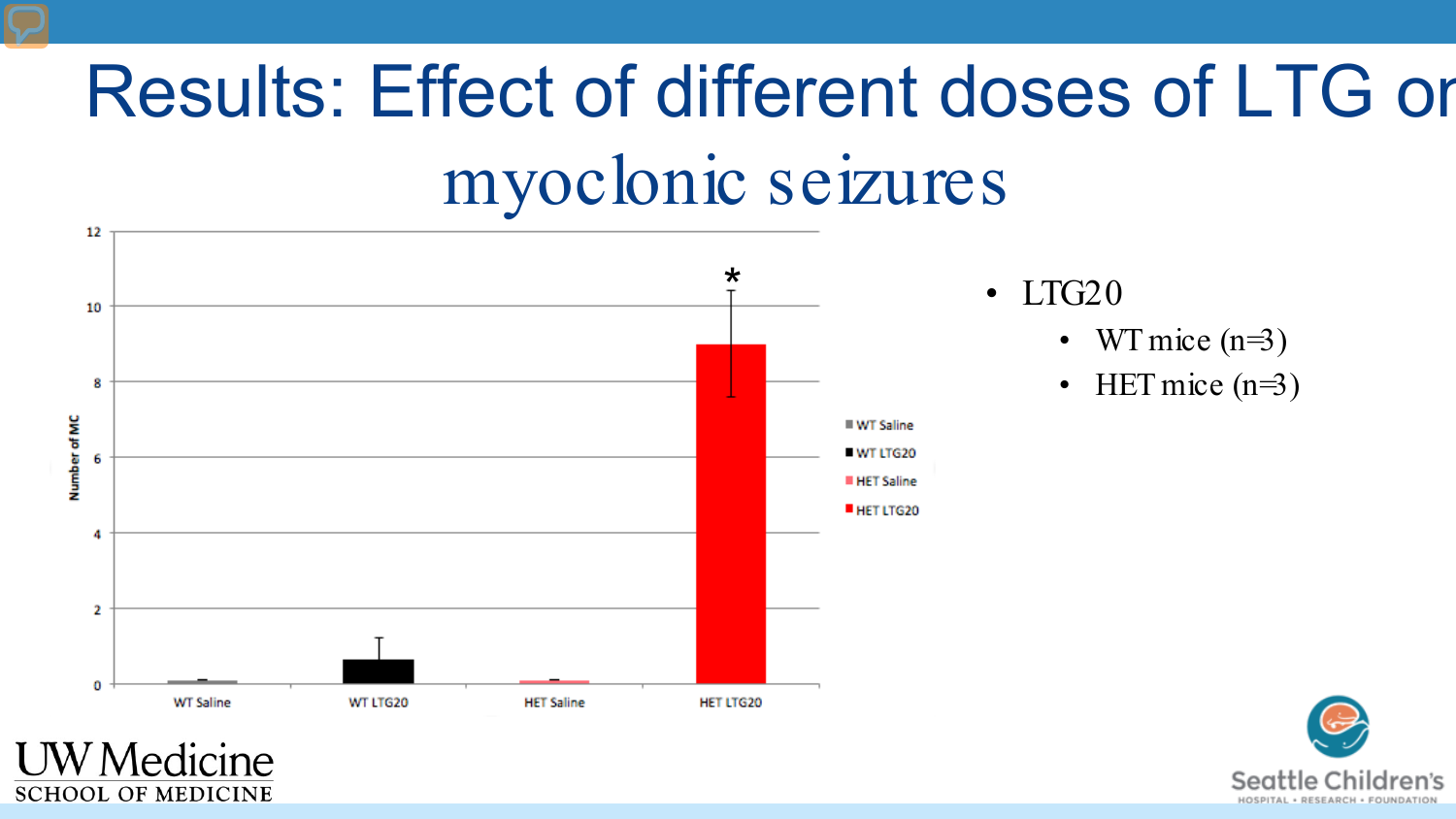## Results: Effect of different doses of LTG of myoclonic seizures (cont.)

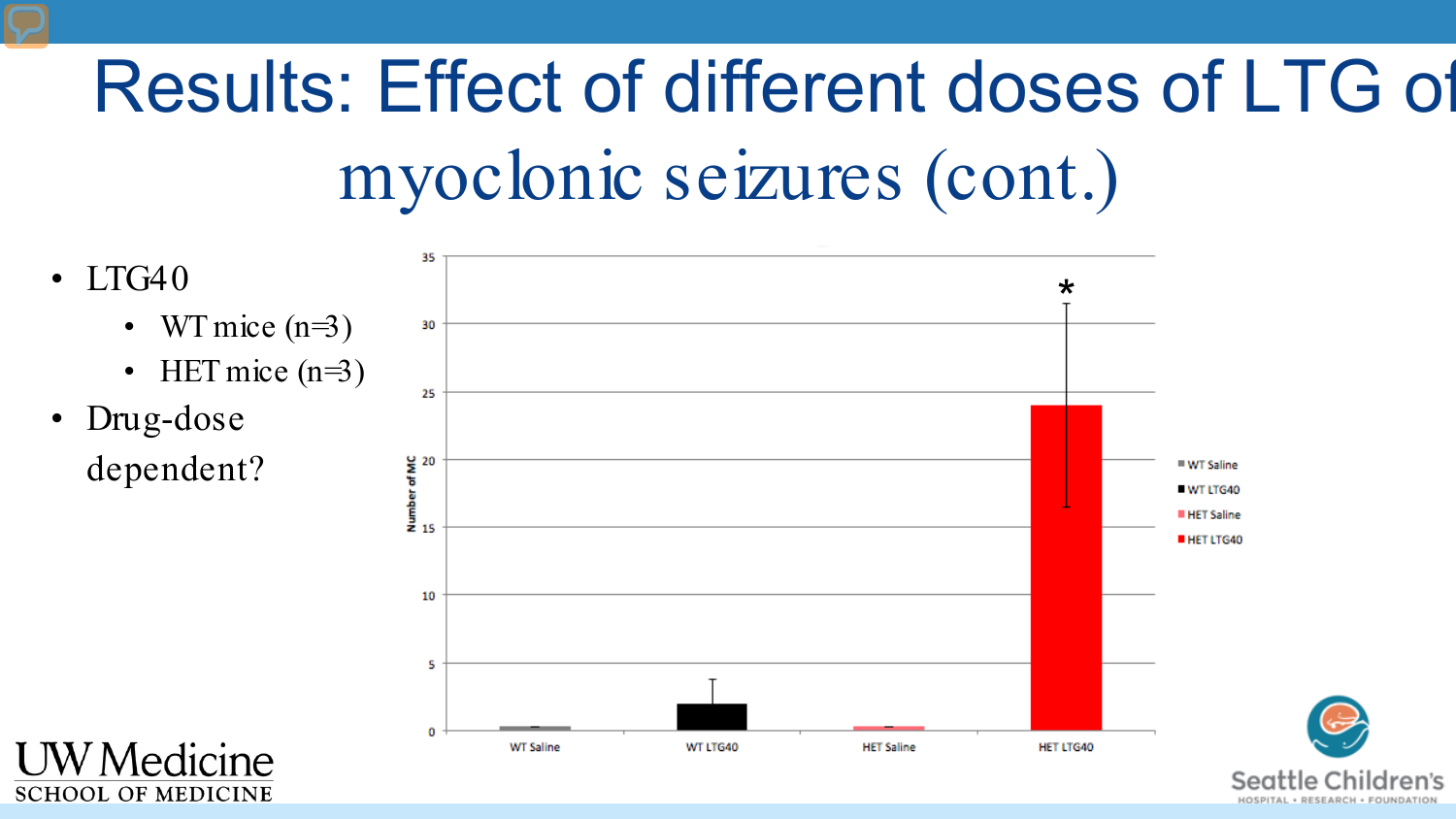## Results: Effect of different dosage of LTG o

#### respiration

- Lamotrigine decreased respiration rate in both WTs and mutants
- Goal: Investigate if there's an abnormal respiratory function that's associated with SUDEP

Medicine

**SCHOOL OF MEDICINE** 



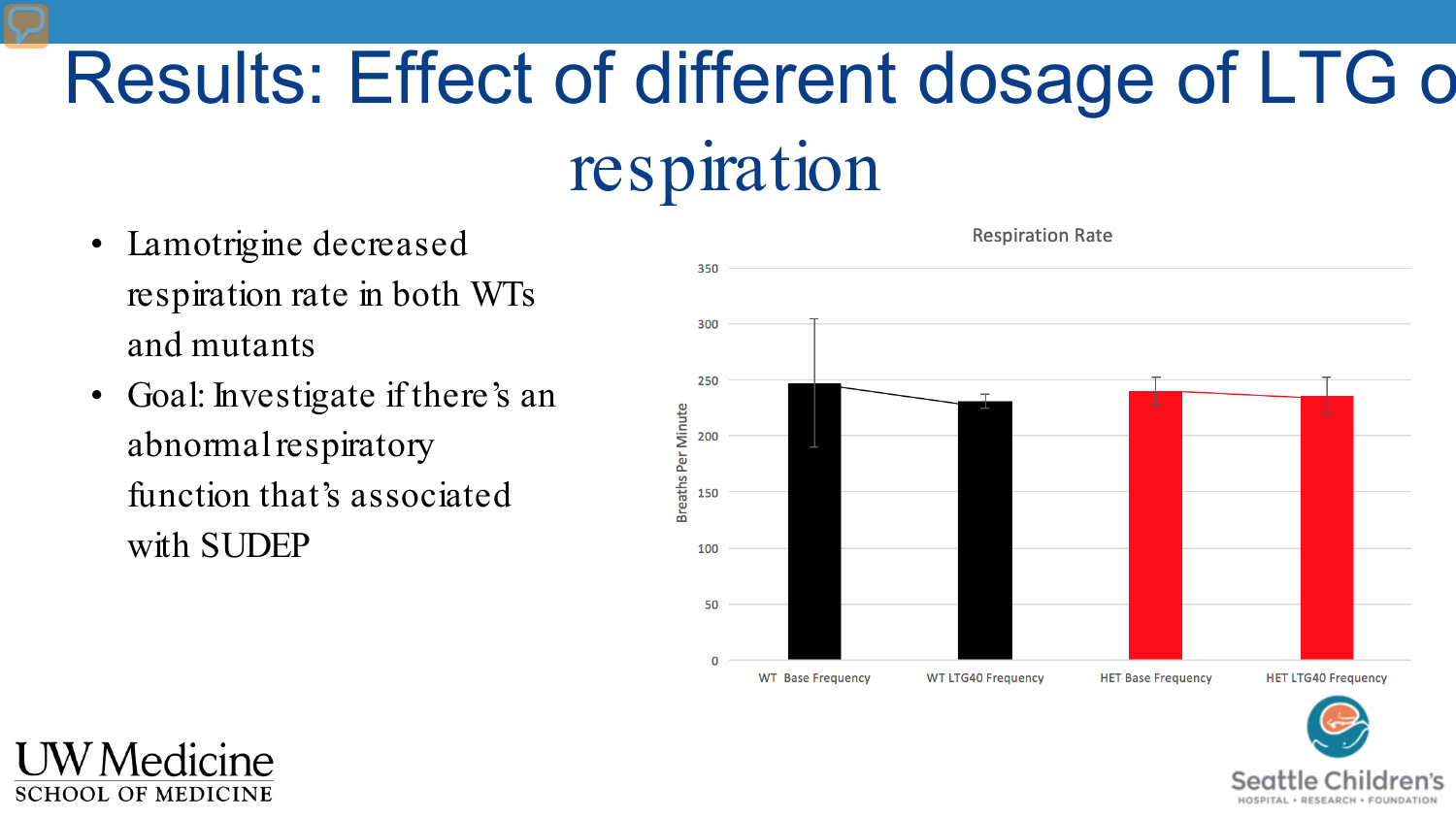## Tidal Volume

- With injection of LTG, Tidal volume decreased significantly in the Het Scn1a.
- Het *Scn1a*mice tidal volume decreased by 36%
- WT  $Scn1$ aidal volume decreased by 7%

Medicine

**SCHOOL OF MEDICINE** 



**Tidal Volume** 

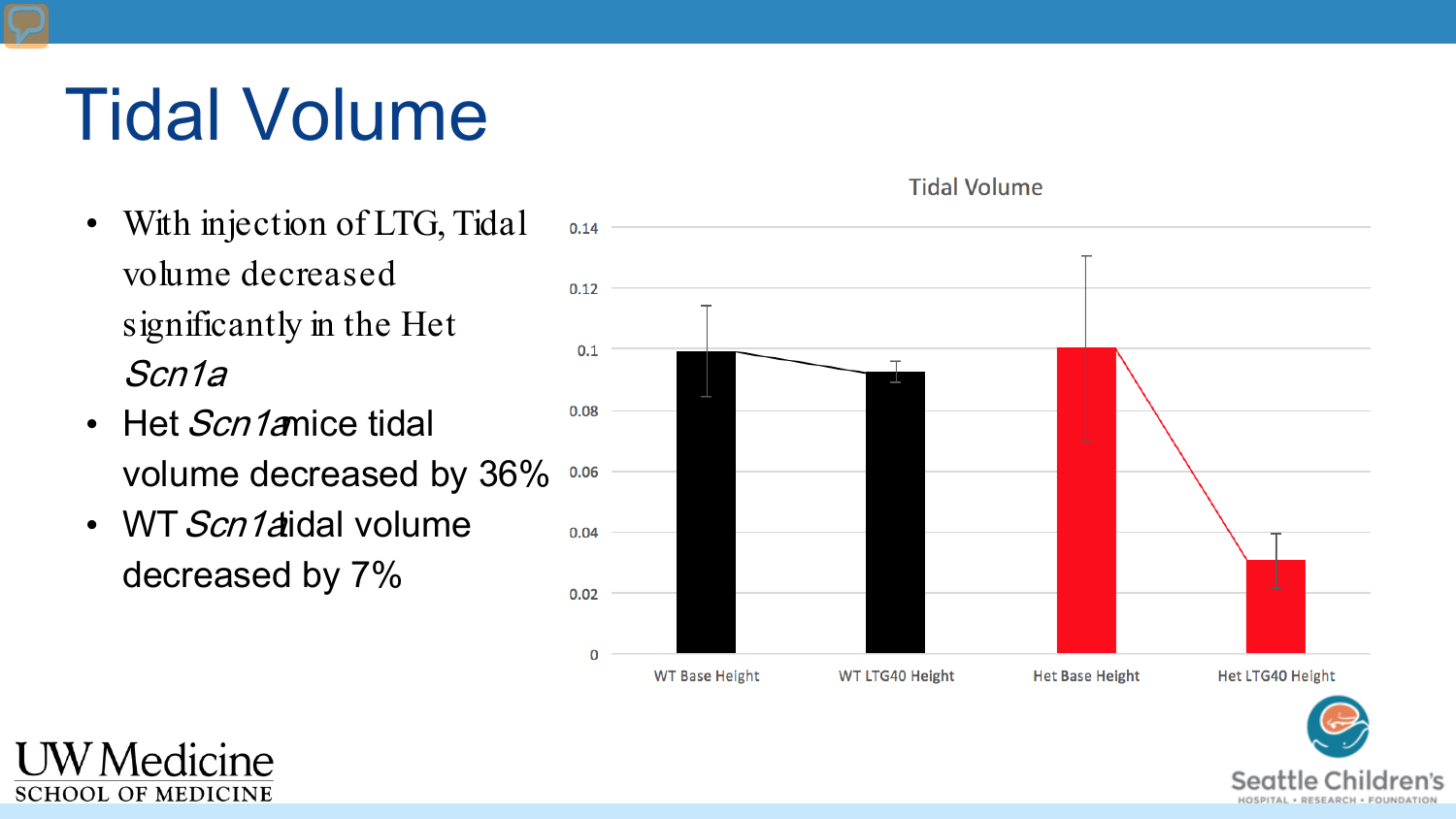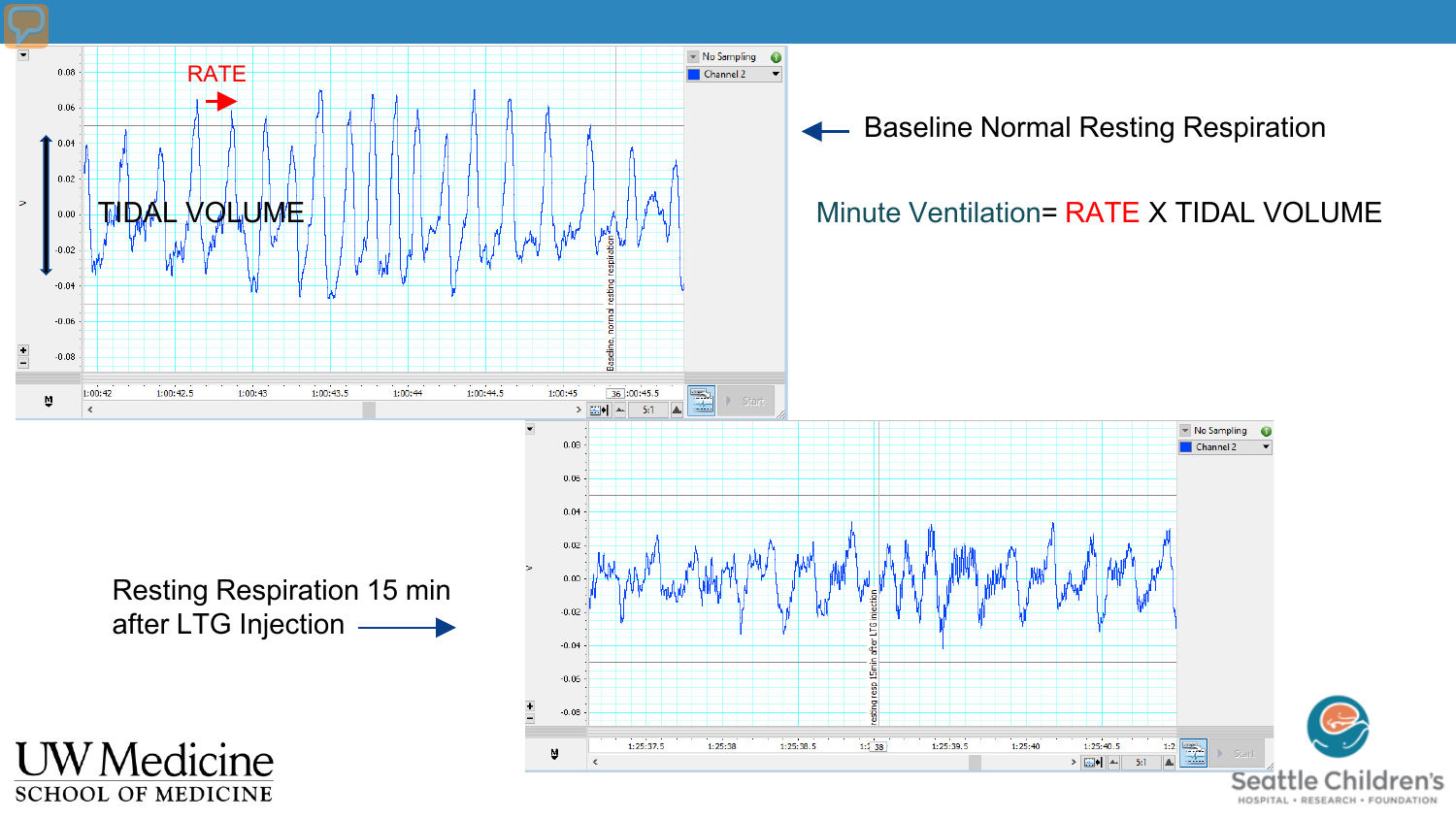## Minute Ventilation

- Minute ventilation decreases after lamotrigine injection for both WT and Het
- Lamotrigine appears to have a big effect on the mutants •With injection of LTG, the minute ventilation decreased by 38.09% on the HET mice •WT decreased by 14.37%

Aedicine

**SCHOOL OF MEDICINE** 



**Minute Ventilation** 

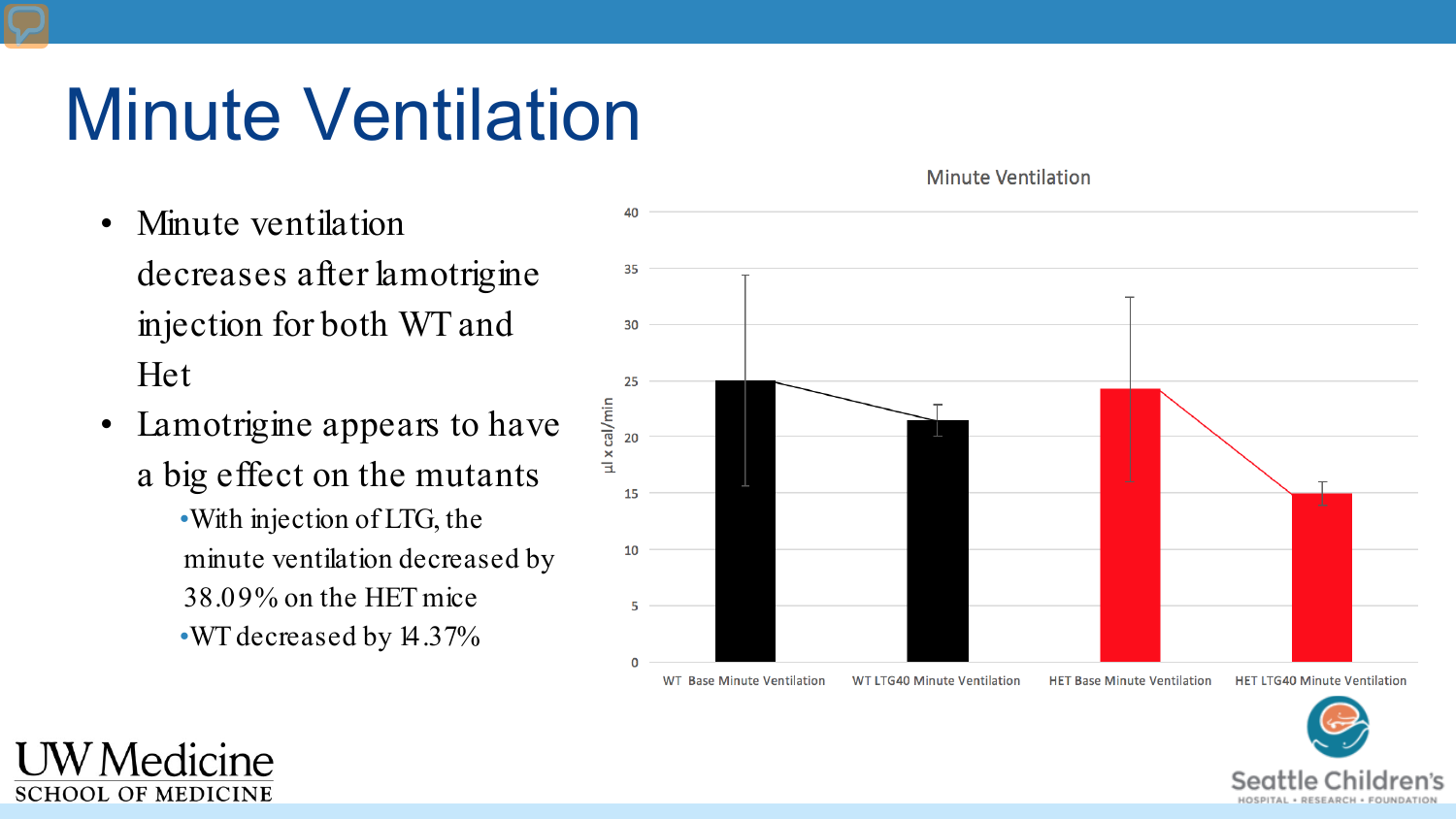## **Conclusions**

- We have demonstrated that Lamotrigine does exacerbate epilepsy phenotype in DS mice. •35.7% increase in myoclonic seizures
- Lamotrigine also suppresses respiration in DS mice.
	- 38.09% decrease in minute ventilation.
	- This may be linked to a LTG-induced increase of susceptibility to SUDEP.

The ANS Pt 3. *What-when-how.*

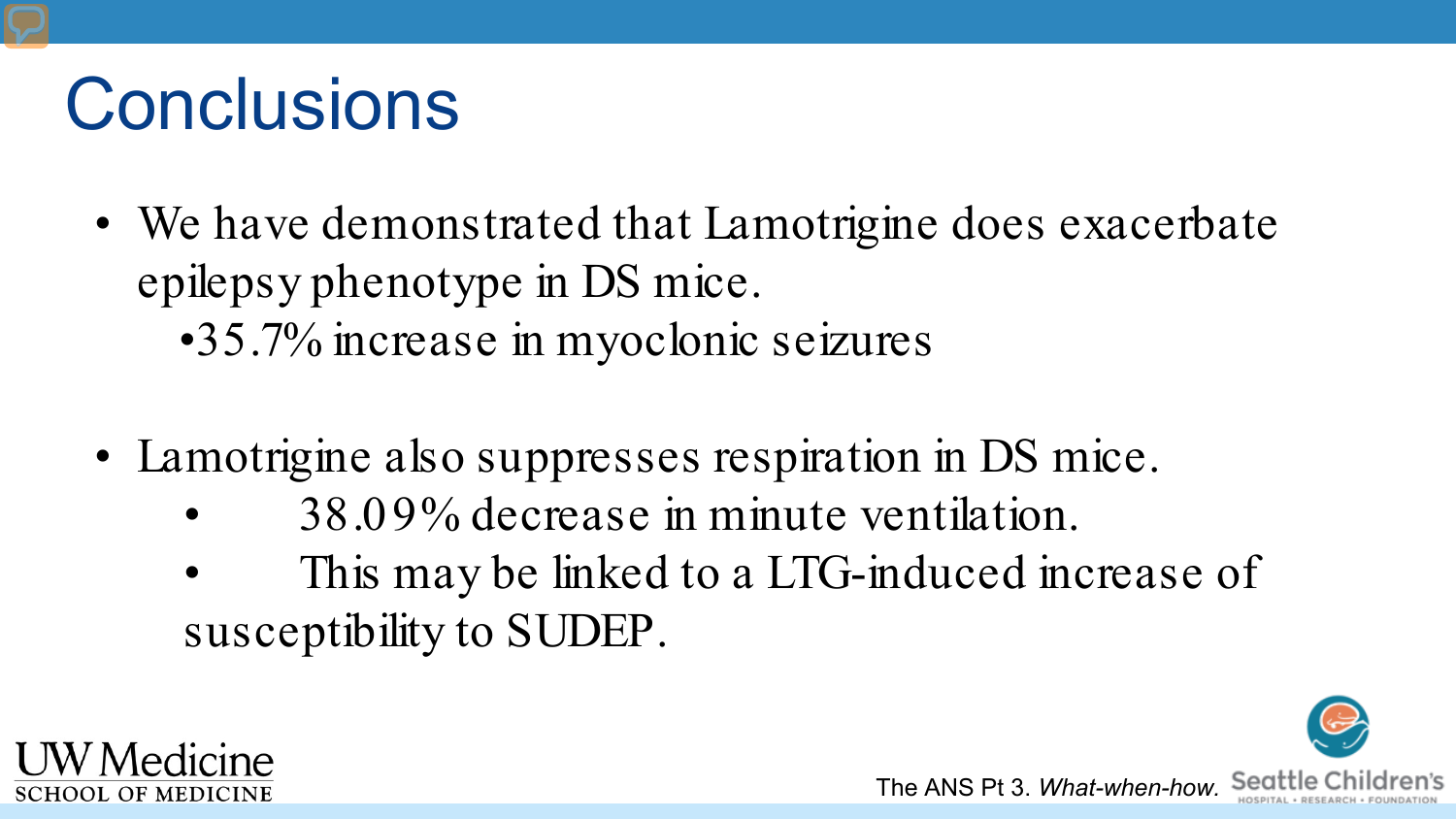## Future Directions

- Continue project to include analysis of single cell and slice electrophysiology to provide further information about the mechanism of Lamotrigine at a cellular and network level.
- Conduct EEG to determine abnormal brain activity caused by LTG.

•This may be myoclonic seizures and interictal/ictal spikes with or without movement manifestation

#### WT

| LF<br>LP | ประเทศการประมานของสมาชิกให้สูงสมาชิกเกี่ยวกับสูงในประมาณภายในประมาณภายในและกรุงเทพมายในสูงได้<br>เมื่อนด้านประโทศเกี่ยวกับสูงสมาชิกให้สูงสมาชิกเกี่ยวกับสูงในประเทศไทยในการประเทศไทย และการประเทศไทยในสูงสมาชิก<br>งการสามารถทางการแก้ได้ให้ได้ให้เป็นการสามารถทางทางการสามารถทางการสามารถทำให้และทำให้เป็นการสามารถทำให้เป็นการส<br>สามารถทางการสามารถทำให้ให้ได้ให้เป็นการสามารถทำให้เหลือนการสามารถทำให้เหลือนการสามารถทำให้เป็นการสามารถทำให้เห |                                                         |
|----------|-----------------------------------------------------------------------------------------------------------------------------------------------------------------------------------------------------------------------------------------------------------------------------------------------------------------------------------------------------------------------------------------------------------------------------------------------------|---------------------------------------------------------|
| RF<br>RP |                                                                                                                                                                                                                                                                                                                                                                                                                                                     |                                                         |
| EMG      | بالإدباب باعترضها وبالإسلام والملوا ويتبايا بالبارة بأسر وتبليلها بالإستراض وباستردامه والملبط والمنابا والماليا بالماضا وموارضا والمتحادث والمتوات<br>$\star$                                                                                                                                                                                                                                                                                      | 1 s                                                     |
|          | DS                                                                                                                                                                                                                                                                                                                                                                                                                                                  |                                                         |
| LF<br>LP | لماما والأليان الأمريعين المستورسة المستعمل المستعمل المستعمل المستعمل المستعمل المستعمل المستعملات المستعمل المستعمل<br>المستعمل المستعمل المستعمل المستعمل المستعمل المستعمل المستعمل المستعملات المستعمل المستعمل المستعمل ال                                                                                                                                                                                                                    |                                                         |
| RF<br>RP | เป็นในที่ได้ได้ได้มาเป็นไปในพระเป็นไปเพราะครอบการสอบแบบการเป็นในแบบการเป็นเพราะกันเพราะครอบการเป็นเพราะกันเพราะ<br>เป็นในที่ได้ได้ได้มาเป็นไปในพระเป็นไปเพราะกันเพราะกันเพราะกันเป็นในการเป็นเพราะกันเพราะกันเพราะกันเพราะกันเพ                                                                                                                                                                                                                     |                                                         |
| EMG      | arbanta adalah karan karakatan perang dengan berangan dan basa mengalam karang berang dan berangan dan banya bahan berang da                                                                                                                                                                                                                                                                                                                        |                                                         |
|          |                                                                                                                                                                                                                                                                                                                                                                                                                                                     | 500 µV                                                  |
|          | Kalume et al., 2016 Fig 4                                                                                                                                                                                                                                                                                                                                                                                                                           | $\bigodot$                                              |
|          |                                                                                                                                                                                                                                                                                                                                                                                                                                                     | $C \sim \sim$ 44 $\sim$ $C$ $\sim$ $\sim$ $\sim$ $\sim$ |

OSPITAL + RESEARCH + EQUINDATION